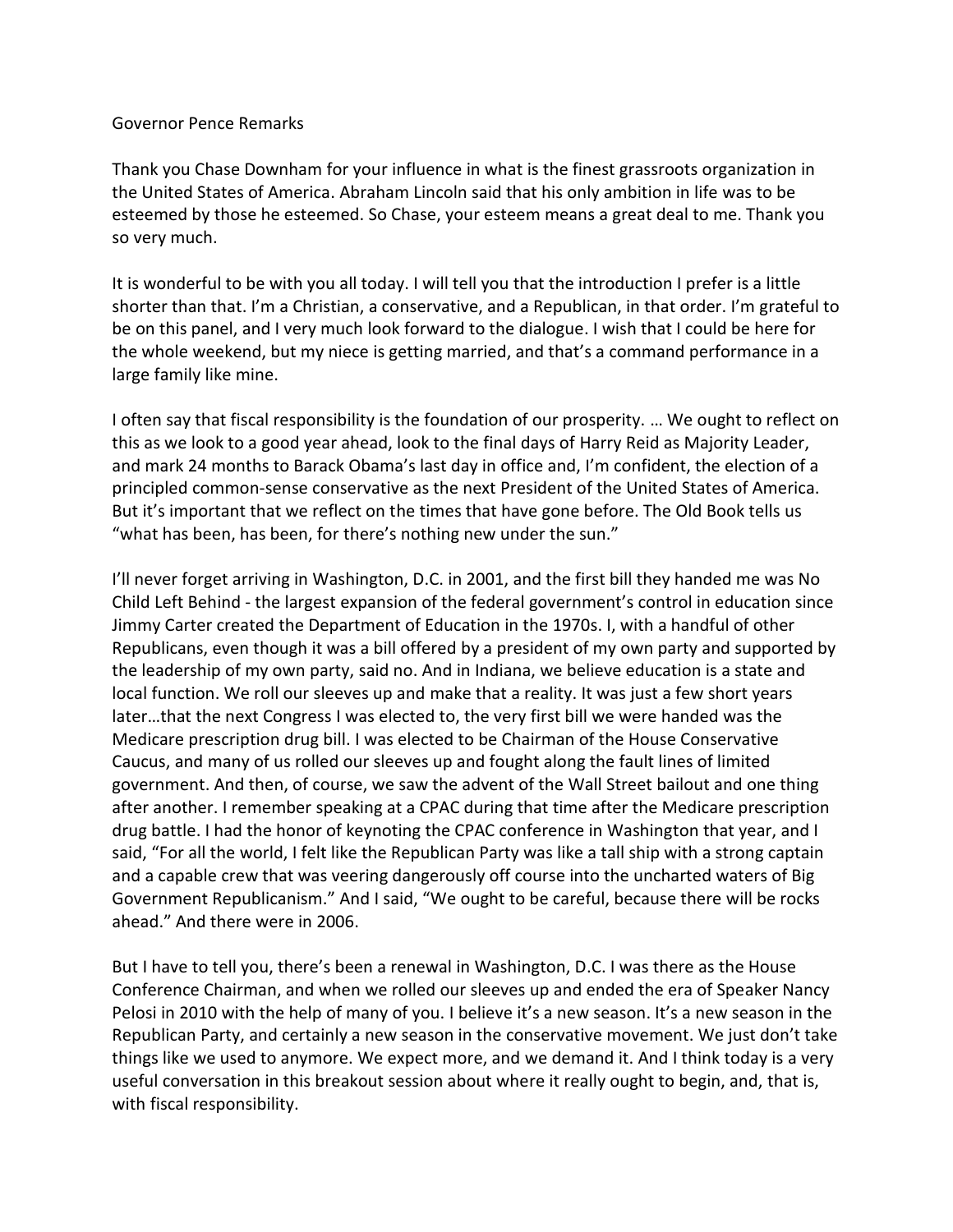The state of Indiana a decade ago was emblematic of many states around the country today, including our neighbors in Illinois. We'd had 16 years of Democrat administrations, we had piled up deficits and debt, we had grown government, and our economy and our schools demonstrated the moribund lack of progress that results from that. But a decade ago, Hoosiers said we can do better. We rolled up our sleeves, and we elected Republican majorities in our House and in our Senate. We elected my predecessor Mitch Daniels, and then we were elected 18 months ago. It's all been built on a very simple principle that everything begins with fiscal responsibility. You've got to be willing to make the hard choices, and in Indiana, we have. When I raised my right hand to become Governor of Indiana 18 months ago, it was a cold day on the west front of our Statehouse. In fact, my opposition said it would be a cold day the day that that I would ever become Governor of the State of Indiana. Thanks for getting that joke. But I walked in and the first thing I said to my legislature was that we were going to have an honestly balanced budget that lives within the means of the people of Indiana, a budget that would hold the line on spending. I don't think a government budget should ever grow faster than the family budgets of the taxpayers it's supporting. We did that in Indiana. We signed a budget that held the line on spending. And then we started to do the hard work.

Those of you that are working at Americans for Prosperity at the state level know that vigilance is the real price of achieving progress and accomplishment of conservative goals. In Indiana, over the last two years, even after signing a budget, we've implemented nearly \$140 million dollars in spending cuts to keep Indiana on track. We trimmed state agency spending by 4.5 percent, university spending by 2 percent, and I even sold the state plane. The net result of that is, even in these very uncertain times, where revenue has ebbed and flowed in states around the country including ours, Indiana finished this fiscal year with \$2 billion dollars—one of our largest reserves ever - in the bank, \$100 million surplus, and a AAA bond rating from all three major credit rating agencies. It's because we passed the budgets, and then enforced the budgets. We made the hard decisions. And because we were doing those things, we also were able to allow Hoosiers to keep more of what they earn. I'm someone who believes that a dollar in the hand of an American citizen or a Hoosier is infinitely more productive than it ever will be in the hands of the most productive bureaucrat at any level of government. So after we passed that budget, Chase remembers these days well, we went to my legislature and said, "It's time to cut the income tax in Indiana." I had run on it. Indiana had a strong fiscal foundation, and I said, "In addition to funding our priorities, including education, innovation, and reform, the fastest growing educational voucher program in the country, infrastructure of the  $21<sup>st</sup>$  century in the Crossroads of America, we're going to cut taxes." So we rolled up our sleeves, we went to the legislature, and it got very interesting.

It turns out, and I guess I should have expected this, having been a legislator for 12 years, that legislators had a different idea. And I have to tell you, we remained adamant about it and worked our way through it. But I'm here to pay a debt of gratitude to all of you. The reason I got on that airplane, and I'm standing before all of you today, and spoke to a breakfast this morning, is to simply say, "Thanks." AFP Indiana, in a critical moment in that debate, came alongside our administration, and informed the people of Indiana. We put together an income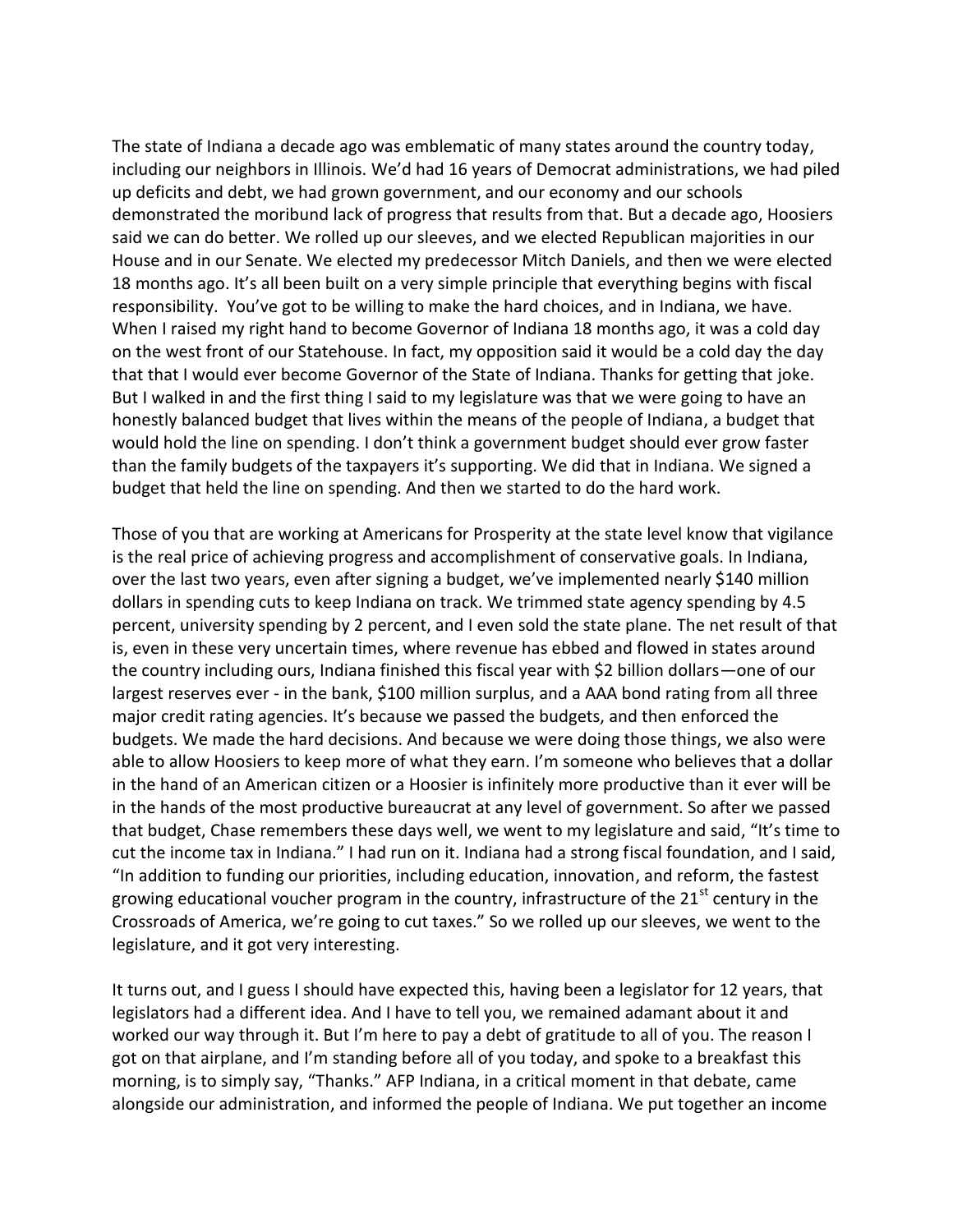tax cut and a tax cut package that was the largest state tax cut in Indiana history and AFP made a difference in the Hoosier State. We reduced the tax on corporations. Indiana, if you're taking notes and if you're in business, will have the second lowest corporate tax rate in America. We're on our way. We've lowered the income tax and gave our counties new flexibility to encourage manufacturing in our state, which has always been a staple, along with agriculture. And we ended the state's death tax once and for all. Death is no longer a taxable event in the great state of Indiana.

And the result of all of that, because I said to you before that fiscal responsibility and government efficiency might be rewarding in and of itself, but let me make sure you know the results in the Hoosier state. When I took office in early 2013, unemployment in Indiana was more than 8 percent. Our economy in the state of Indiana, like economies around the country, was still struggling. But when we redoubled our efforts to promote fiscal responsibility and progrowth tax relief, I signed a freeze on any new red tape out of the State of Indiana. We went and told Indiana's story, and unemployment today is 5.9 percent, and on a trajectory to drop even further.

Eighty thousand net new jobs have been created in the state of Indiana since I took my oath of office, not by our administration but by the hard-working people, the men and women, the entrepreneurs of Indiana, in the city and on the farm. It's been inspiring to behold. The amazing thing is our unemployment rate has dropped precipitously, but the last few months it's held steady because we have one of the fastest growing labor forces in the country as well. We're having to build new bridges to states just so more people have an easier way to move into Indiana. Our labor force has grown by thousands, and it's because people are looking at Indiana and realizing that we're a state that works.

We're a state that puts into practice very simple ideas that if you live within your means, if you let people keep more of what they earn, if you create an environment of sensible and commonsense regulations, if you give parents more choices in education, you build it all on a foundation of commonsense and common values, that it all still works. That's why we call Indiana a state that works.

So my challenge to all of you here today, knowing that we have 66 days left, I appreciate what you all have done so far. I was actually at the 9/12 rally, the very first one in Washington, D.C. It was at a time when we were trying to take back the Congress of the United States; you were there. I'll never forget, I stepped up to that podium, and I was scared to death. I'd driven over, it was a Saturday afternoon. I'd told my wife, "There's going to be a few thousand people over at the National Mall, and I told them I'd come over and say something. I love these people." I walked out that west end of the Capitol building and my knees about buckled, and my wife did one of those reach over, grab you by the elbow, it's going to be okay, honey, things.

I got up and I just looked at them and I said, "Remember when Nancy Pelosi said you're not grassroots, you're Astroturf." She thought somebody was paying for you, that you weren't real. I said, "You don't look like Astroturf to me. You people look like the cavalry."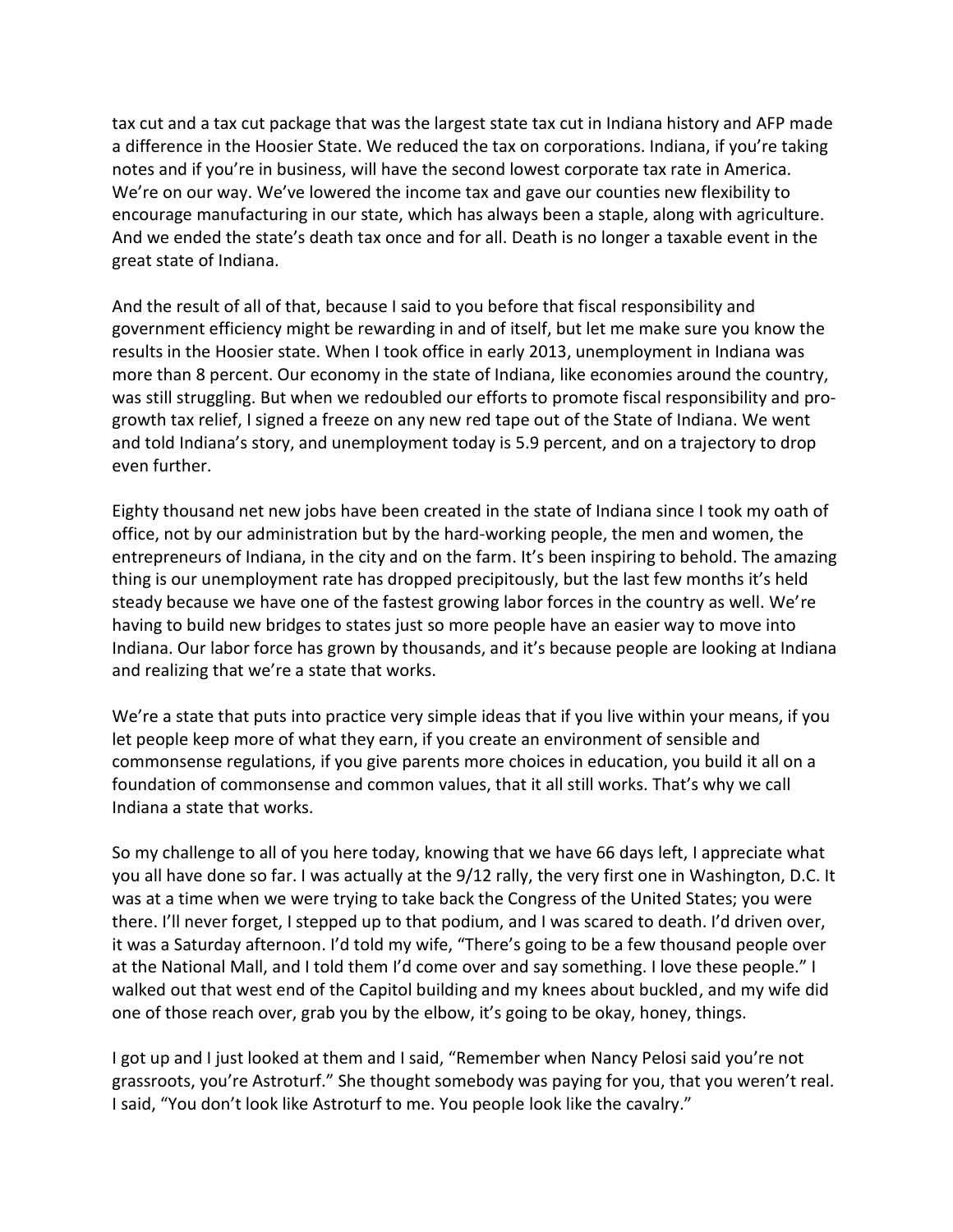And so as it were, we took back the Congress eighteen months later. I believe by virtue of what I see here today and the energy all across this country driven by good, decent, hard-working Americans and Americans for Prosperity, we're going to win back the Senate in 2014 and win back this country in 2016.

Here's what you've got to do—three things. Number one, I was in the gas station business when I was growing up. My dad got me a job in one of the gas stations that our family business owned. I walked in after my first day, and some of the guys back in the bays, some of the mechanics, some of the other gas station guys - they didn't like this boss's kid thing. I said, "Dad, they were kind of cool to me; they weren't that friendly." He said to me, "Well, I've got something you can do." I said, "What?" He said, "Outwork them."

I went back to that gas station and for the five years that I worked there, sometimes ten hours a day helping to pay my way through college, I outworked everybody there. For those of you under the age of thirty, we'll explain later what a gas station attendant is. Just imagine if the person behind the bulletproof glass came running out to your car, pumped your gas, washed the windshield, checked your tires, checked your oil, and didn't charge you extra for it. Those are the good old days. But I outworked them. Some of my best friends, Max Boughty is still a mechanic in Columbus, Indiana, some of my best friends to this day are guys I worked with at that gas station because I outworked them.

Let me give you three words: 66 days, folks. We've got the wind at our back. America's caught on to these majorities. But let's put our head down. Let's outwork them, and let's deliver a great victory for freedom in every state in this country.

Number one, outwork them. Number two, let's remember the states. Chase was very kind and generous. I served twelve years in the Congress, and I've served eighteen months as a governor. If I only had twelve months to live, I'd want to live it as a member of Congress because those were the longest twelve years of my life. The truth of the matter is there are some things Congress shouldn't even try to solve. I'm convinced after eighteen months as Governor of the great state of Indiana that the cure for what ails this country will come more from our nation's state capitals than it ever will from our nation's capital, so we've got to have leadership in the states that can deliver.

I keep hearing some people I read from time to time, that some people think our next nominee should be a governor. And I'm certainly sympathetic to that. Let me tell you what I'm listening for. I'm not going to be listening for somebody that says, "Send me to Washington and I'll run the place like I run my state." Because Washington's not a state, literally or figuratively. I'm listening for somebody that says, "Send me to Washington, D.C. and I'll make it more possible for the next person running my state to run it with more freedom and more flexibility to solve the problems facing our people." That's number two. And all of these great conservatives we elect to Washington, D.C. and this new Senate majority, we need to tell them this: it will not be enough, when we have both ends of Pennsylvania Avenue, for you people just to cut spending